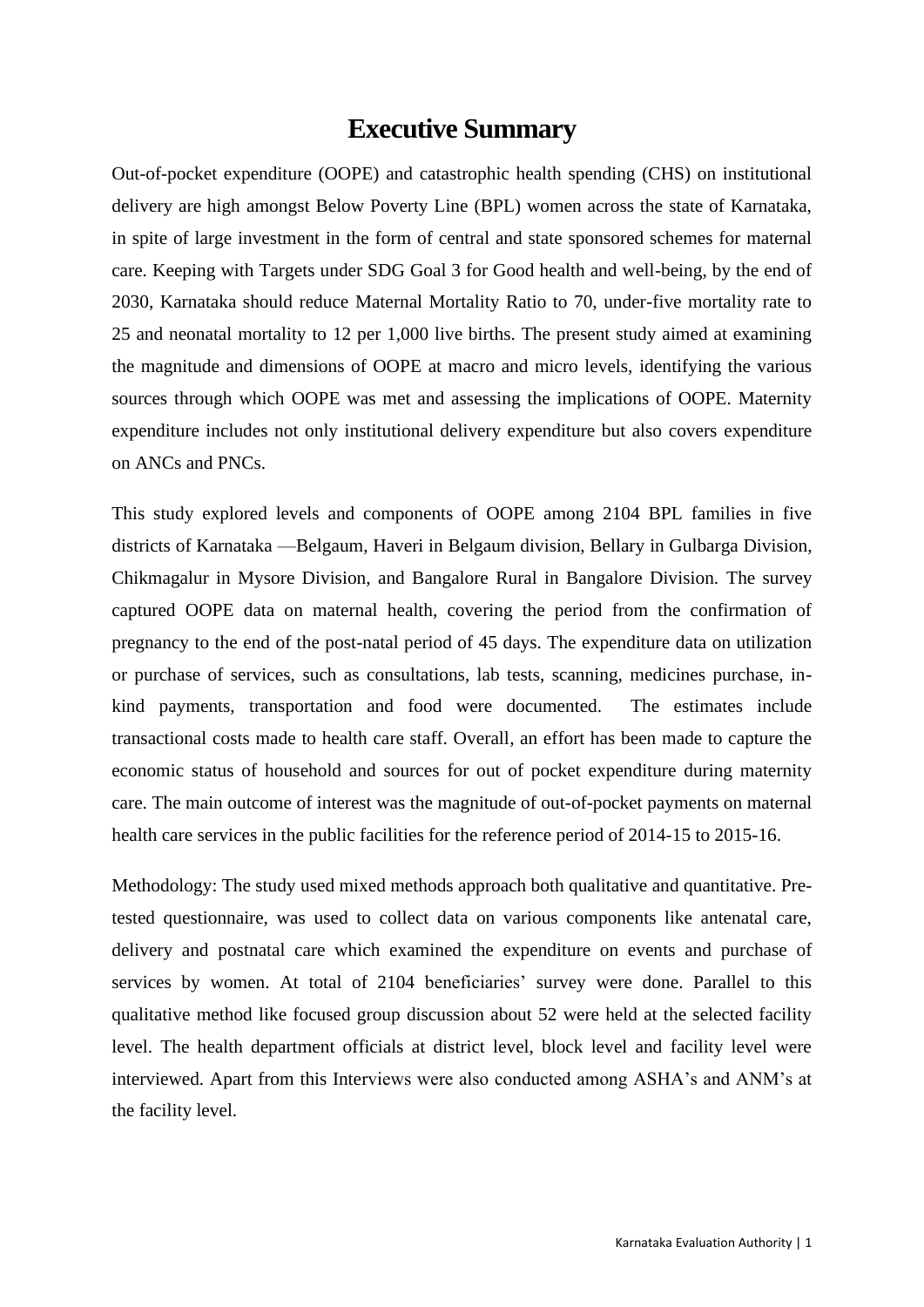Evaluation of out-of-pocket expenditure incurred for maternal health care by bpl women in Karnataka in public health facilities

Sampling: 10% of the total public health facilities in each district were selected. In order to capture the reasons for variation in OOPE across the geographical areas, 10% of the PHCs covering urban, rural and remote/ difficult areas was done. From these facilities 5% of BPL women beneficiaries (in possession of Tayicard) enrolled during 2014-15 and 2015-16 were randomly selected for detailed investigations.

## **Study Findings:**

Beneficiary profile: The mean age of the beneficiaries at the time of pregnancy was 23.53 years. 68.44 % of the women belonged to other backward class and minorities, 23.57% belonged to scheduled castes and 7.87% belonged to scheduled tribes. 8.2% of the respondents did not have any schooling. About 62 % of the beneficiaries were homemakers, 2% of the women were engaged in small-scale business, and 2% were employed in the private sector. 0.4% of them were employed in government jobs. About 10.6% of the women were daily wage workers. Only about 10.17% of the women were working before pregnancy.

OOPE and its components and its variations: This study found that 82.67% of the respondents delivered in public institutions. The average ANC cost was INR 6021. The average delivery cost irrespective of the type of delivery was INR 8442/-, and the mean postnatal cost was INR 622/- for women who utilised public facilities for delivery. The average cost for maternity expenditure was INR 18,654/- which is slightly higher than the figures shown in the 71st round of the National Sample Survey (2014), which estimated INR 17,642/- for the southern region.

The average cost of normal delivery in public facilities was INR 6004/- with total maternity cost of INR 13,035/-. The average cost of caesarean in public facility was INR 12,478/- with total maternity cost of around INR 22,435/-. The caesarean delivery costs twice the amount of normal delivery. When we separate the transportation cost from the other expenditures, the average transportation cost constitutes INR 3911/- which is 26.67% of the overall average maternity expenditures. The delivery related transportation cost constitutes 40% of the total transportation cost. The transportation costs vary by means of transportation utilized and number of times commuted. In our sample the delivery cost was INR 0 /- for 86 beneficiaries and total maternity expenditure was INR 0/- for 4 beneficiaries. 61% of women who delivered in public facilities had catastrophic expenditures, i.e. out of pocket expenditures which exceeded 10% of their annual income.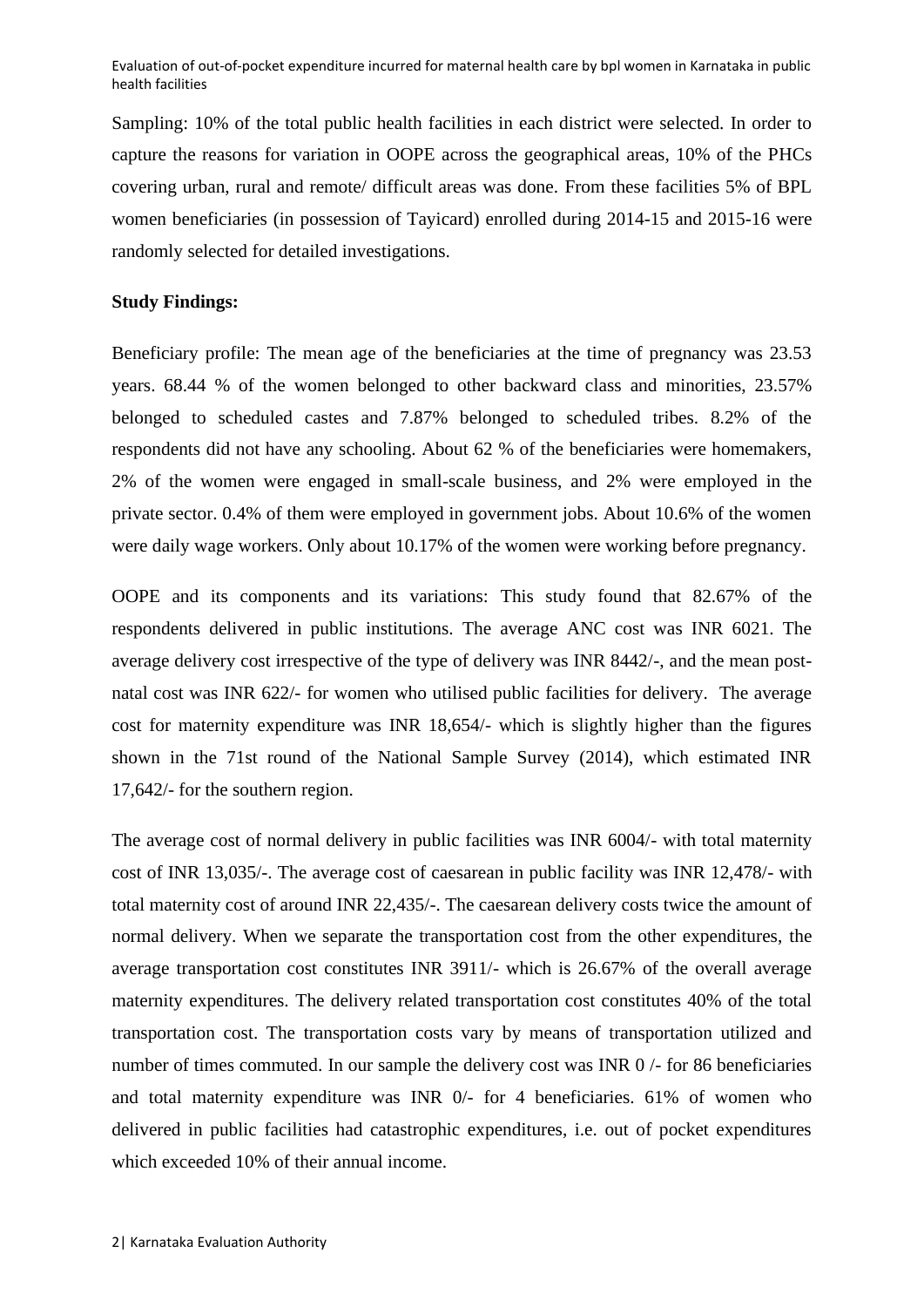Executive Summary

Services like scanning are available only at taluka-level government facilities such as Sub District Hospitals. Non-availability of radiologists to perform scanning has led to a situation which forces the beneficiaries to depend on the purchase of services from the private sector, which costed INR 1871/- for 71.13% of beneficiaries. 35% women who got their blood and urine checked in the private sector spent an average of INR 621/ on such tests. Apart from this, 11% of beneficiaries also opted for thyroid check-up which averaged INR 533/-. 34% of beneficiaries who utilised public systems for delivery spent on an average INR 3290/- for medicines. Food expenditure on an average was INR 800/-. ANC happens on fixed days and it usually takes from half a working day to a full working day to complete the ANC check-up or scanning.

Transaction costs (informal payments) for service providers constitute one of the major chunks in OOPE. The informal payments vary by type of institutions, place and service providers. Majority of the beneficiaries who delivered in public institutes paid informal payments to the service providers. The informal system operational in public facilities has different rates fixed for different services, and different categories of caregivers charge separately and independently of each other. It is very difficult to measure these prevailing practices because of the individual variations; people have negotiated and paid the demanded money based on their ability. People who may potentially use the same public facility in future hesitate to talk about it due to the fear of consequences.

Financial Adequacy of schemes: The maternity benefit schemes like JSY and Prasoothi Aarike are intended to promote institutional deliveries. These schemes together contributed INR 2,000/- for eligible women. 44% of women received JSY and Prasoothi Aarike. This was not enough to lift households out of spending because the mean spending on delivery in public facilities was INR 8,441/- which was 4.2 times higher than the benefits received from the schemes. 62.49% of the women had heard about the financial incentive schemes of the government through ASHA workers, ANM workers and other sources. 91.37% felt that the financial support provided through these schemes was inadequate.

Sources for Meeting OOPE: Beneficiaries resorted to utilizing savings, borrowing from relatives or friends, availing loans from SHG/societies, and pledging gold, land or other assets to meet the OOPE. Usually, it takes 1-2 years to repay the loan availed which is also inclusive of interest.21.50% of beneficiaries who utilized private institutions and 29.57% of beneficiaries who utilized public institutions depended exclusively on loan with interest. Rest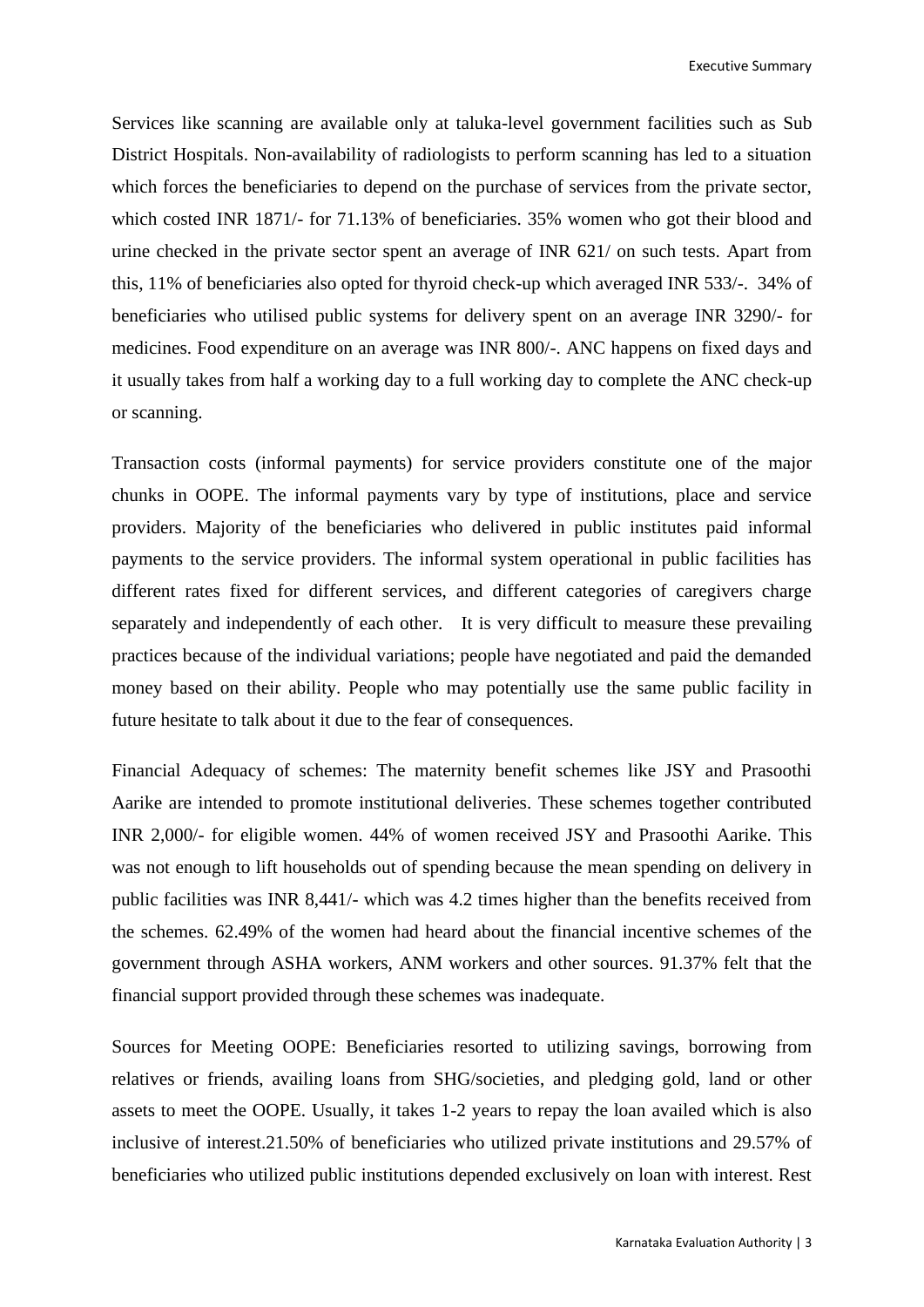Evaluation of out-of-pocket expenditure incurred for maternal health care by bpl women in Karnataka in public health facilities

of the options were combinations of various options like, savings, loan without interest, support from wife's house and other relatives, philanthropists and trusts.

From a health systems point of view, we observed that in our areas of study, only 35% of normal deliveries happened at the PHC level. The maximum utilisation of PHCs was in Haveri where 47% of deliveries happened in PHCs, whereas in Bangalore rural only 9% of deliveries occurred in the PHC. CHCs accounted for 13% of the delivery load and an overall 11% of Caesarean births. Taluk Hospitals (SDH) accounted for 30% of deliveries and 31% of caesarean deliveries. District hospitals (DH) accounted for 24% of deliveries and 50% of caesarean sections. A detailed account of infrastructure and man power status is provided in chapter 3, and the results of the study are discussed in chapter 4.

Our recommendations are for better performance of health systems where the majority of non-complicated deliveries would be managed at PHCs, and basic emergency services would be handled at CHC level and the rest would be escalated to district hospitals and tertiary care centres. Based on our estimates of OOPE and reasons for it, along with its variations at different levels, we recommended for increased uptake of intrapartum care (delivery load) at the lower level facilities like PHC/CHCs.The specific recommendations are to:

- Pay a sum of 100/- towards meeting the travel and food expenses during ANC visits.
- Enhance the number of deliveries in PHCs and ensure that they provide basic maternity and neonatal services.
- Improve the service availability at CHCs by converting more CHCs into FRUs and reduce the transportation and referral costs for patients.
- Have accountability mechanisms for informal payments in public facilities, which is a major component of OOPE for delivery cost. Allow the Arogya Rakshana Samithi's to get feedback from people about services which could lead to discussions about accountability. The Ombudsman (Public Health) would play a proactive role in monitoring the functioning of the facilities and suggesting systemic improvements by directly interacting with citizens, which would provide citizens' perspectives and bring their voice to the table. (Details given in Appendix)